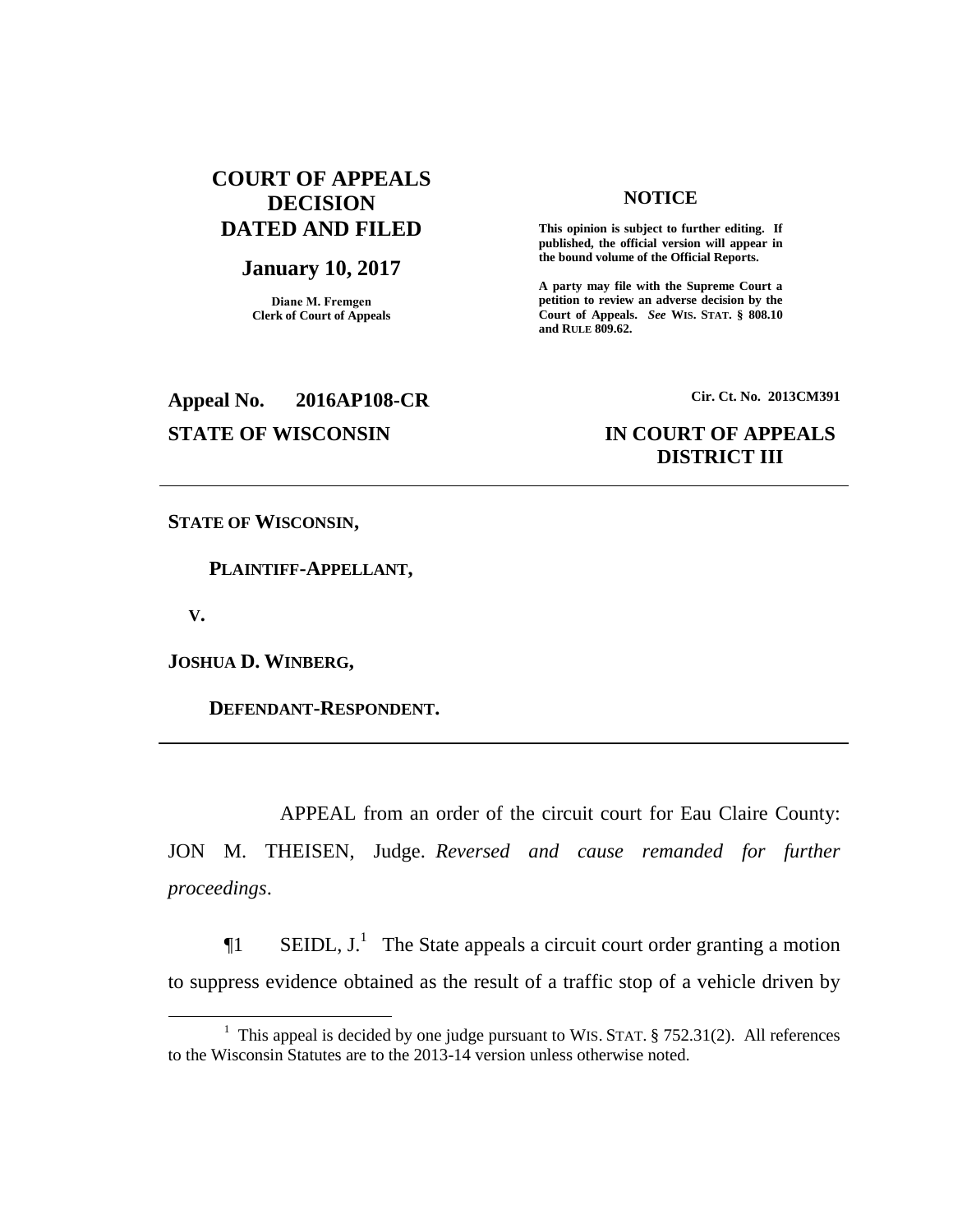Joshua Winberg. As a result of evidence obtained after the stop, Winberg was arrested for operating while intoxicated, second offense; operating with a prohibited alcohol concentration, second offense; possession of tetrahydrocannabinols; and possession of drug paraphernalia. In a previous appeal, we concluded the circuit court erroneously suppressed evidence when it held the initial stop of Winberg's vehicle was made without reasonable suspicion. *See State v. Winberg* (*Winberg I*), No. 2013AP2661-CR, unpublished slip op. (WI App May 28, 2014). We remanded the matter for the circuit court to determine whether reasonable suspicion justified extending the stop once the officer made initial contact with Winberg. In this second appeal, we now conclude that it was reasonable to suspect Winberg was under the influence of an intoxicant, allowing for an extended seizure and further investigation into operating a vehicle while intoxicated. Accordingly, we again reverse the suppression order and remand for further proceedings.

## **BACKGROUND**

¶2 On remand, the circuit court appeared to have questioned the law which formed part of the basis for our decision in *Winberg I*. Thus, we first briefly restate the background and results of *Winberg I*.

¶3 Officer Wayne Bjorkman stopped a vehicle upon learning its owner had a revoked driver's license. *Winberg I*, ¶3. Bjorkman approached the vehicle and made contact with its operator, Winberg, who was not the vehicle's owner. The circuit court granted Winberg's motion to suppress evidence obtained as a result of the stop on the basis that an officer could not stop a vehicle by assuming the registered owner was the driver. *Id.* After the State moved for reconsideration, the circuit court concluded that Bjorkman could not approach the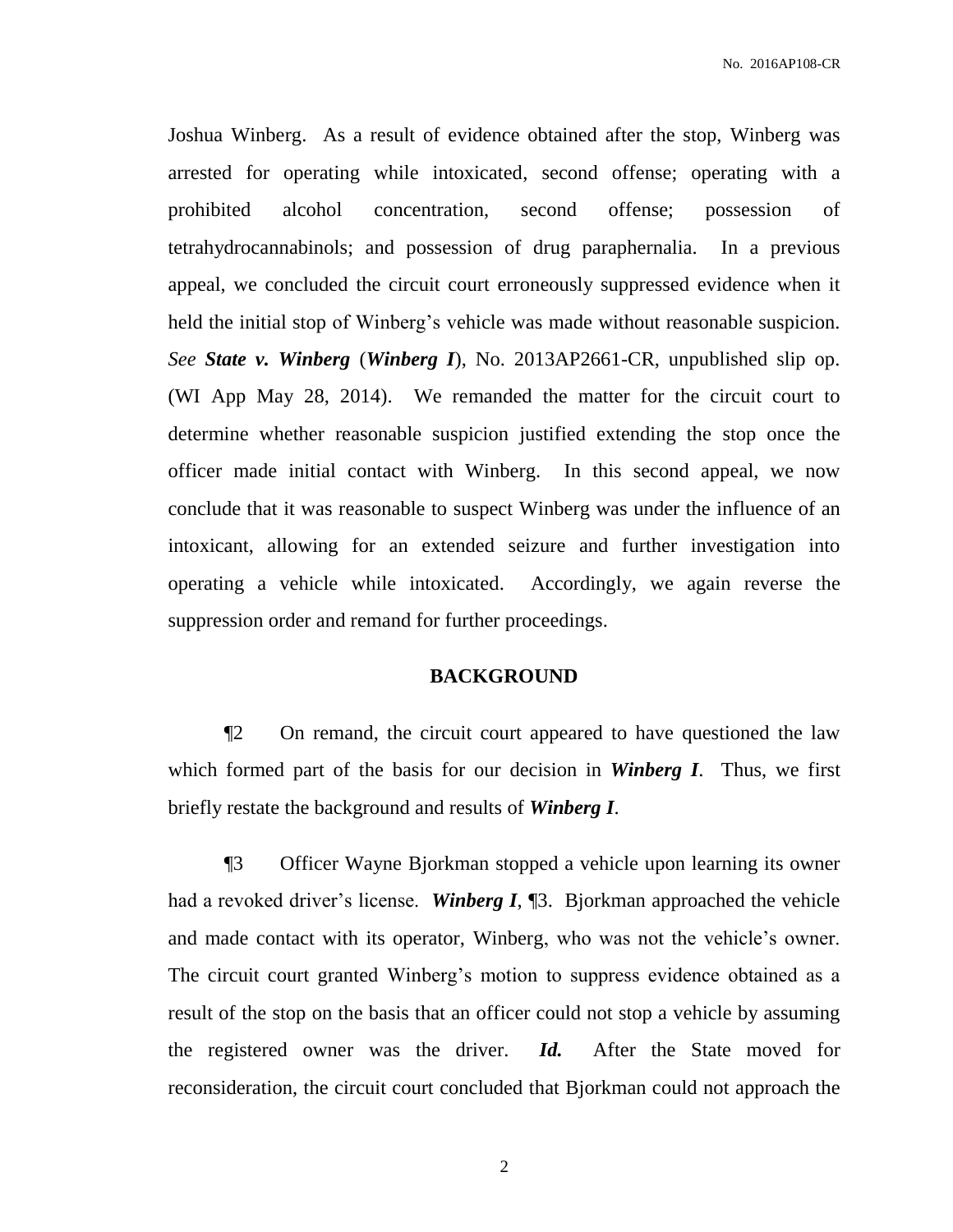vehicle once stopped upon realizing the male driver may not have been the registered female owner whose license was revoked. *Id.*, ¶¶7, 10.

¶4 The State appealed, and we reversed. First, we concluded *State v. Newer*, 2007 WI App 236, 306 Wis. 2d 193, 742 N.W.2d 923, allowed officer Bjorkman to stop the vehicle because he observed no other factors that would lead him to believe the owner of the vehicle was not its current driver. *Winberg I*, ¶14. Second, we concluded *State v. Williams*, 2002 WI App 306, 258 Wis. 2d 395, 655 N.W.2d 462, permitted Bjorkman to make contact with the operator of the vehicle once stopped, even though Bjorkman saw the driver was male, and to request identification from Winberg. *Winberg I*, ¶19. We stated, "[B]ecause Winberg did not challenge the [extended] stop … at the original suppression hearing, there is no factual record as to what Bjorkman observed when he made contact with Winberg." *Id.*, ¶22. For this reason, we remanded. *See State v. Betow*, 226 Wis. 2d 90, 94-95, 593 N.W.2d 499 (Ct. App. 1999) ("[T]he scope of the officer's inquiry, or the line of questioning, may be broadened beyond the purpose for which the person was stopped only if additional suspicious factors come to the officer's attention[.]").

¶5 On remand, two circuit court hearings were held. At the first hearing, Bjorkman was the only witness. He testified that upon making contact with the vehicle, he noticed Winberg smelled of intoxicants, his speech was slurred, his eyes appeared bloodshot and glazed over, and Winberg admitted he had "a few beers" that night. Bjorkman also testified he told another officer dispatched to the scene that Winberg "appeared gassed, meaning intoxicated, and that he smelled very strongly of intoxicants." Once the backup officer arrived, Bjorkman asked Winberg to exit the vehicle and field sobriety tests were conducted.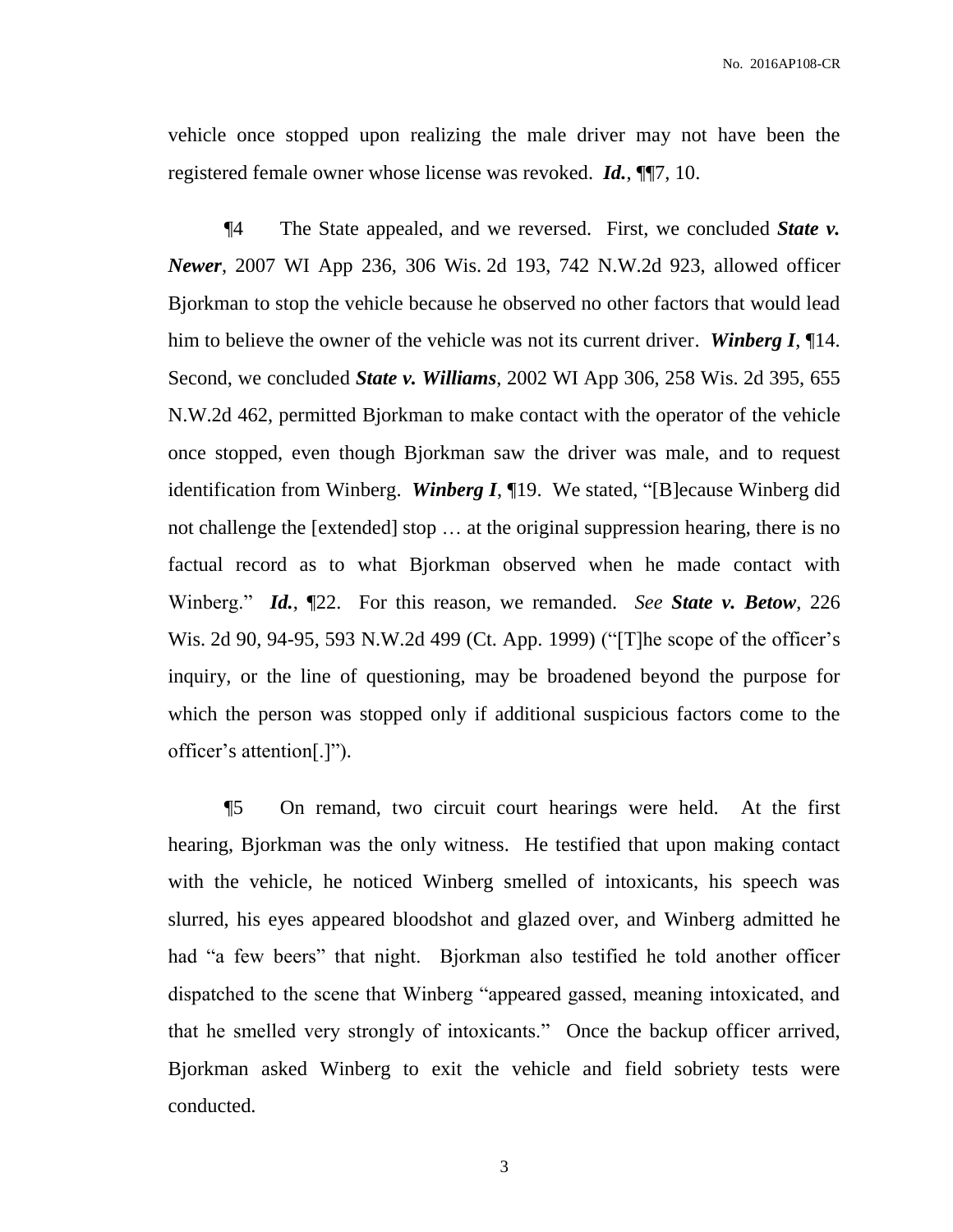¶6 At the first hearing, the circuit court stated it had no "reason to question the credibility" of Bjorkman regarding any of his observations. However, the court then adjourned the hearing to review a video from Bjorkman's squad car and a transcript of the video that had not yet been entered into evidence. The court also stated it wished to review the holdings of *Winberg I* regarding what legal issues had not yet been reached.

¶7 At the second hearing, after Bjorkman reviewed the video and its corresponding transcript, he once again testified that Winberg had slurred speech, bloodshot eyes, and the smell of intoxicants. The video played at the suppression hearing showed that Winberg and a female passenger in the vehicle, who identified herself as the vehicle's owner, were questioned by Bjorkman for about one minute before Bjorkman returned to his vehicle to radio for a backup officer. In addition to Bjorkman's post-traffic stop observations, the circuit court heard testimony from him regarding the video and any observations he made before initiating the traffic stop.

¶8 Bjorkman acknowledged several discrepancies between his observations regarding Winberg's appearance of intoxication and what the video evidence showed. He noted that the slurring of Winberg's speech on the video recording did not come across as strongly as when he heard it in person at the stop. Bjorkman testified he was face-to-face with Winberg but did not beam his flashlight into Winberg's eyes. He described Winberg's eyes as looking "similar to nearly every other intoxicated person [he has] dealt with while working" as a police officer. Bjorkman also stated that, while he detected the odor of intoxicants emanating from the vehicle, and that Winberg admitted to him that he had been drinking prior to the stop, Bjorkman did not separately detect whether Winberg or the passenger was the source of the odor.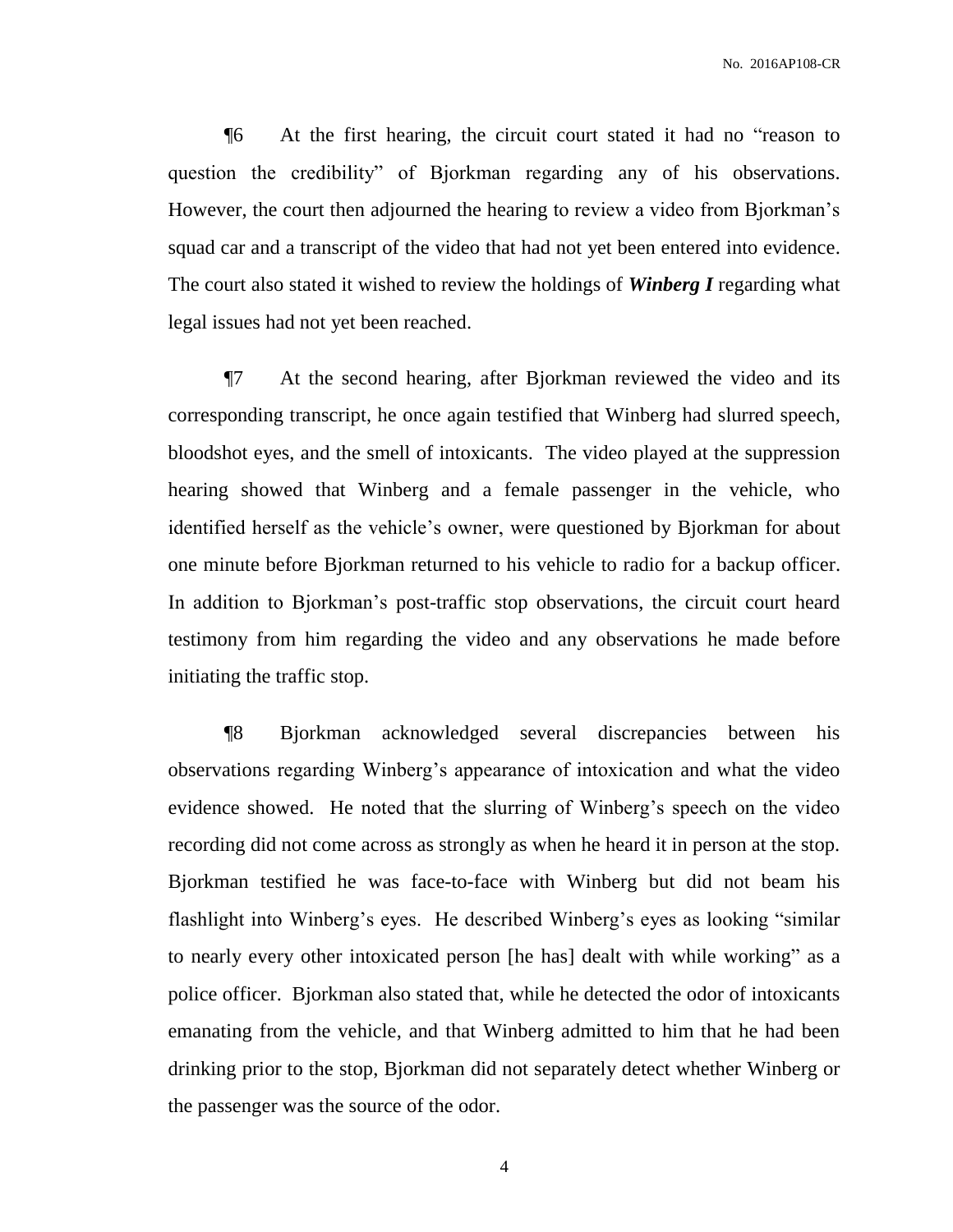¶9 In a written order, the circuit court stated the *Newer* decision "should be clarified" to create a requirement that law enforcement officers must identify a driver whenever an officer can "reasonably or safely act so as to identify the driver" before conducting a traffic stop on the basis of a licensing violation. It then concluded Bjorkman unlawfully seized the vehicle because he "failed to conduct reasonable, simple and safe follow up and, therefore, exceeded the authority allowed by the intent of *Newer*."

¶10 The circuit court next concluded that even though *Williams* permitted Bjorkman to approach the vehicle and ask for identification, Bjorkman unreasonably extended the scope of the traffic stop by asking a "false question" of Winberg. According to the circuit court, the "false question" was Bjorkman asking Winberg if he was the owner of the vehicle even though he could see Winberg was a male while he was aware the owner was a female based on his registration check of the vehicle. According to the court, the "false question" led to further unreasonable questioning regarding where Winberg and the female passenger had been that night and if Winberg had anything to drink.

¶11 Finally, the circuit court concluded the totality of the circumstances did not support a reasonable suspicion that Winberg was intoxicated before Bjorkman requested that he exit the vehicle. The court found that Winberg did admit to drinking alcohol and that Bjorkman did detect a smell of intoxicants in the vehicle. However, the court found there was "[l]imited credible evidence" of either bloodshot, glassy eyes or slurred speech because Bjorkman was not credible on either observation. It also found Bjorkman did not make a "distinction between [the] smell of intoxicants emanating from [the] driver or from [the] passenger." The circuit court further stated that by saying Winberg was "gassed … smells just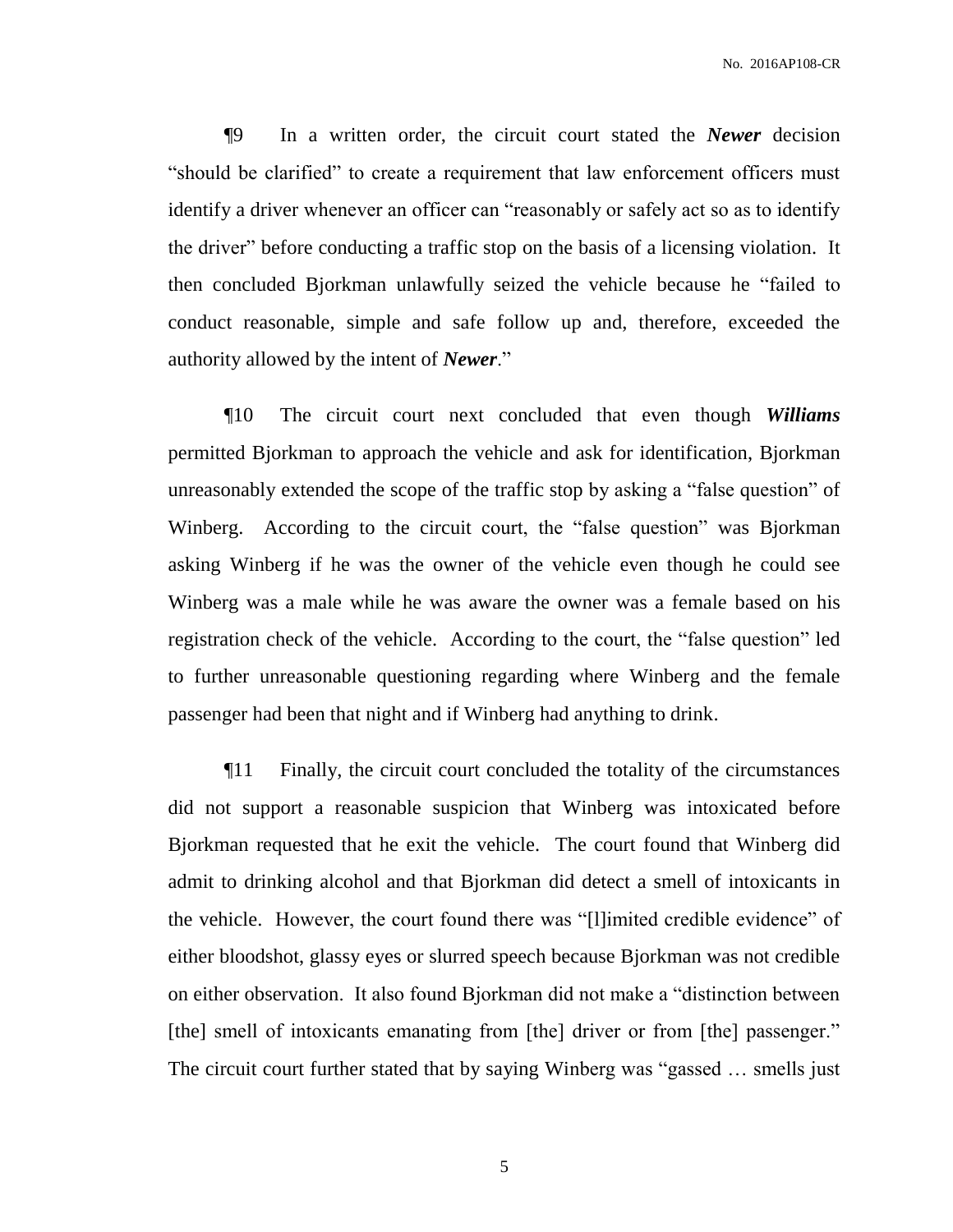like a brewery coming from the car … [Bjorkman] failed to presume innocence, and rather, concluded guilt ... reveal[ing] his bias as an investigator."

¶12 The circuit court again granted Winberg's motion to suppress the evidence gathered from the extended stop. The State now appeals.

## **DISCUSSION**

¶13 A motion to suppress evidence from a traffic stop presents a question of constitutional fact. *State v. Post*, 2007 WI 60, ¶8, 301 Wis. 2d 1, 733 N.W.2d 634. The circuit court's findings of historical fact are upheld unless they are clearly erroneous. *Id.* We review application of constitutional principles to historical facts independent of the circuit court's conclusions. *State v. Houghton*, 2015 WI 79, ¶18, 364 Wis. 2d 234, 868 N.W.2d 143.

¶14 We first address the circuit court's conclusions, on remand, regarding the reasonableness of the initial stop. In *Winberg I*, we stated:

> We reject Winberg's argument. At the suppression hearing, *Bjorkman testified that he knew the registered owner had a revoked license, that he could not see who was driving before stopping the vehicle, and that he stopped the vehicle because of the revoked license*. By ultimately conceding in the circuit court that Bjorkman's testimony supported the stop, Winberg forfeited his right to argue on appeal that other facts show Bjorkman knew the registered owner was not driving at the time of the stop. … *We conclude Bjorkman lawfully stopped the vehicle based on Newer*[.]

*Winberg I*, **[113-14** (footnotes omitted; emphasis added).

¶15 "A trial judge may not simply reject instructions on remand because he [or she] disagrees with the appellate court's legal analysis." *Burch v. American Family Mut. Ins. Co.*, 198 Wis. 2d 465, 477 n.1, 543 N.W.2d 277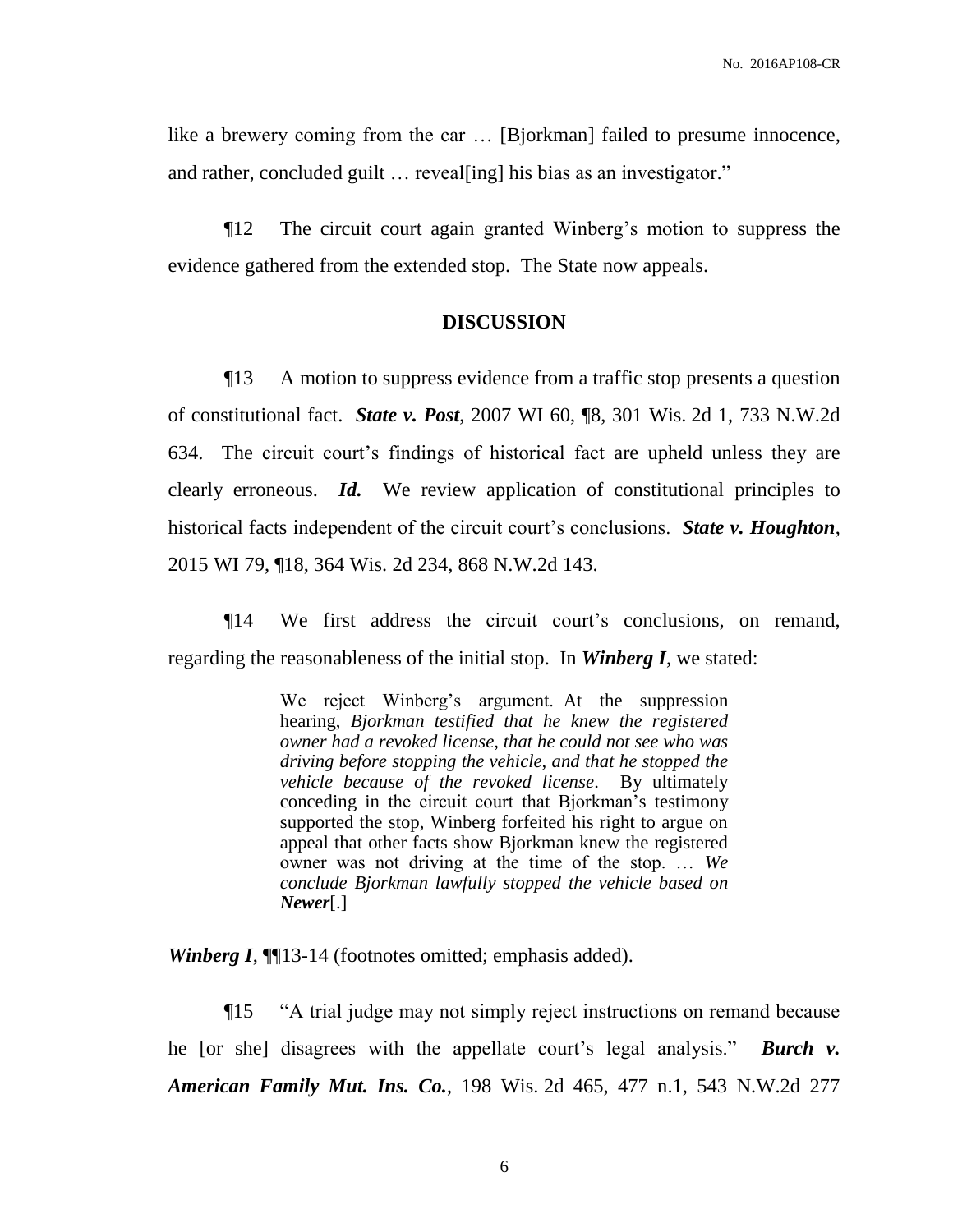(1996). As the State correctly argues, "a decision on a legal issue by an appellate court establishes the law of the case, which must be followed in all subsequent proceedings in the trial court or on later appeal." *State v. Stuart*, 2003 WI 73, ¶23, 262 Wis. 2d 620, 664 N.W.2d 82 (citation omitted). Winberg offers no rebuttal of the State's invocation of this principle, and we accordingly deem the argument conceded. *See Hoffman v. Economy Preferred Ins. Co.*, 2000 WI App 22, ¶9, 232 Wis. 2d 53, 606 N.W.2d 590 (1999). There are otherwise no "cogent, substantial, and proper reasons" that would compel us to disregard our previous conclusion. *Stuart*, 262 Wis. 2d 620, ¶24.

¶16 We next turn to the reasonableness of Bjorkman's extended seizure of Winberg. *See Williams*, 258 Wis. 2d 395, ¶¶21-22. "[Q]uestioning can transform a reasonable seizure into an unreasonable one if it extends the stop beyond the time necessary to fulfil the purpose of the stop." *State v. Griffith*, 2000 WI 72, ¶54, 236 Wis. 2d 48, 613 N.W.2d 72. Once a vehicle is stopped by law enforcement, "the driver may be asked questions reasonably related to the nature of the stop—including his or her destination and purpose." *Betow*, 226 Wis. 2d at 93-94.

**The so-called "false question"** in the context of the conversation lasting about ten seconds—between Bjorkman, Winberg, and the passenger upon initial contact, was transcribed from the video as follows:

- Q. (Officer Bjorkman) How ya doing?
- A. (Joshua Winberg) Good.

 $\overline{a}$ 

<sup>&</sup>lt;sup>2</sup> We are hesitant to call this question a "false" one since the subjective motivations of police officers are irrelevant to Fourth Amendment inquiry. *See State v. Sykes*, 2005 WI 48, ¶33, 279 Wis. 2d 742, 695 N.W.2d 277.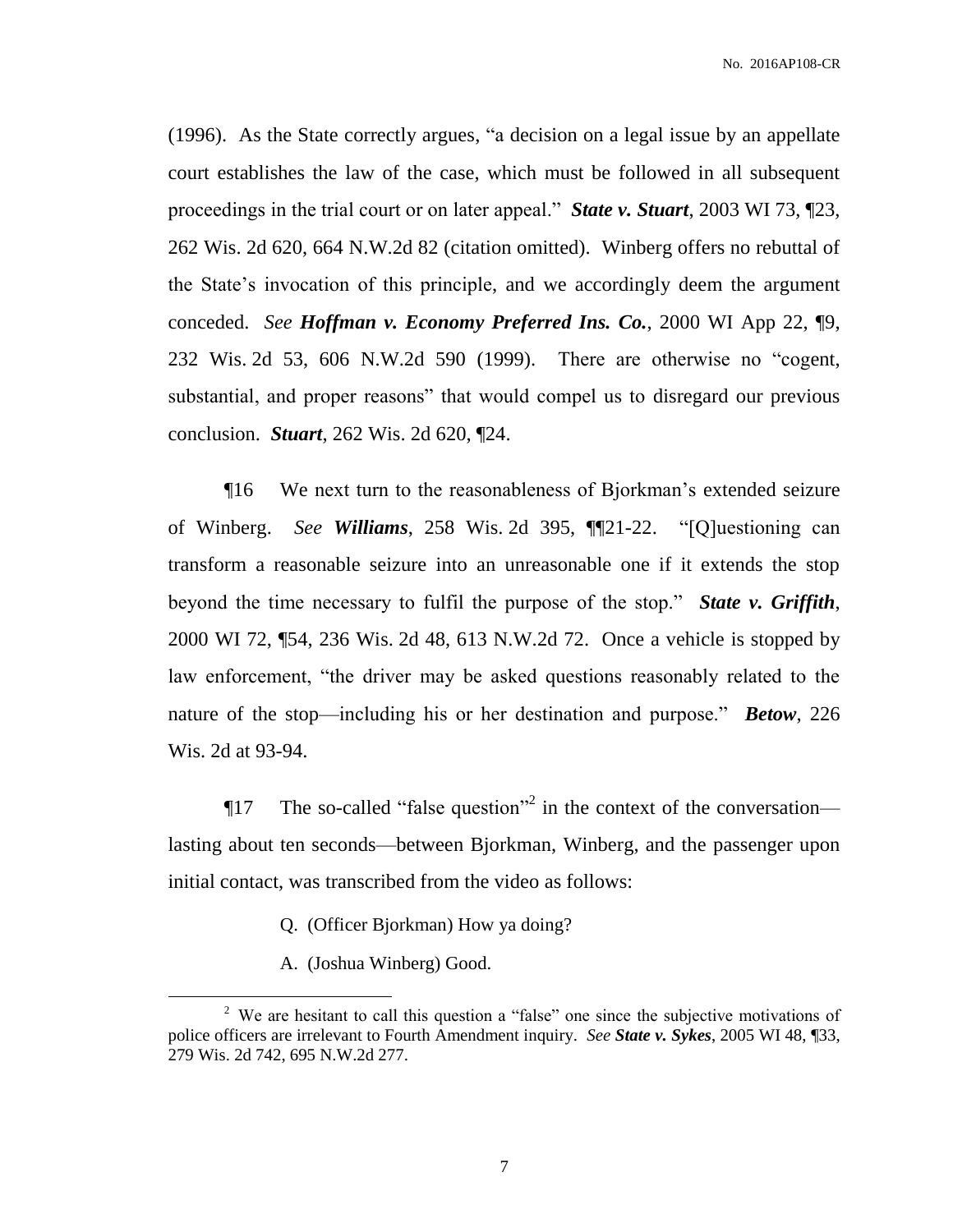Q. I'm Officer Bjorkman Eau Claire Police Department. The reason I stopped ya, is the ah, registered owner of the vehicle comes back as revoked. *Is that you?*

- A. No.
- F. (female) *That's me. I'm sorry.*
- Q. Okay. You have an ID on you sir?
- A. Yeah.
- Q. You have an ID on you ma'm [sic]?
- F. Yes, sir.

(Emphasis added.) We agree with the State that Bjorkman's single, three-word initial question, and ten-second colloquy, viewed objectively under the circumstances, did not unreasonably extend the traffic stop. In *Griffith*, our supreme court rejected an argument that a citizen's expectations of privacy barred law enforcement from asking "What is your name," of the occupant of a stopped vehicle. *See Griffith*, 236 Wis. 2d 48, ¶¶68-69.

¶18 We agree with the State that this short colloquy did not unreasonably extend the traffic stop beyond the initial contact, especially since there were two occupants of the vehicle and one was female, matching the gender of the registered owner. Regarding the three-word question, nothing in *Williams* supports the conclusion that, while an officer may ask for a driver's identification, the officer cannot ask a question if he or she is subjectively aware of what the answer to that question is likely to be. *See Williams*, 258 Wis. 2d 395, ¶22; s*ee also Griffith*, 236 Wis. 2d 48, ¶54. Moreover, law enforcement officers may "demand the name and address of the [stopped] person and an explanation of the person's conduct." WIS. STAT. § 968.24. Even if it appeared unlikely Winberg was the owner operating the vehicle without a valid license, it would defy common sense to bar Bjorkman from being able to question the occupants to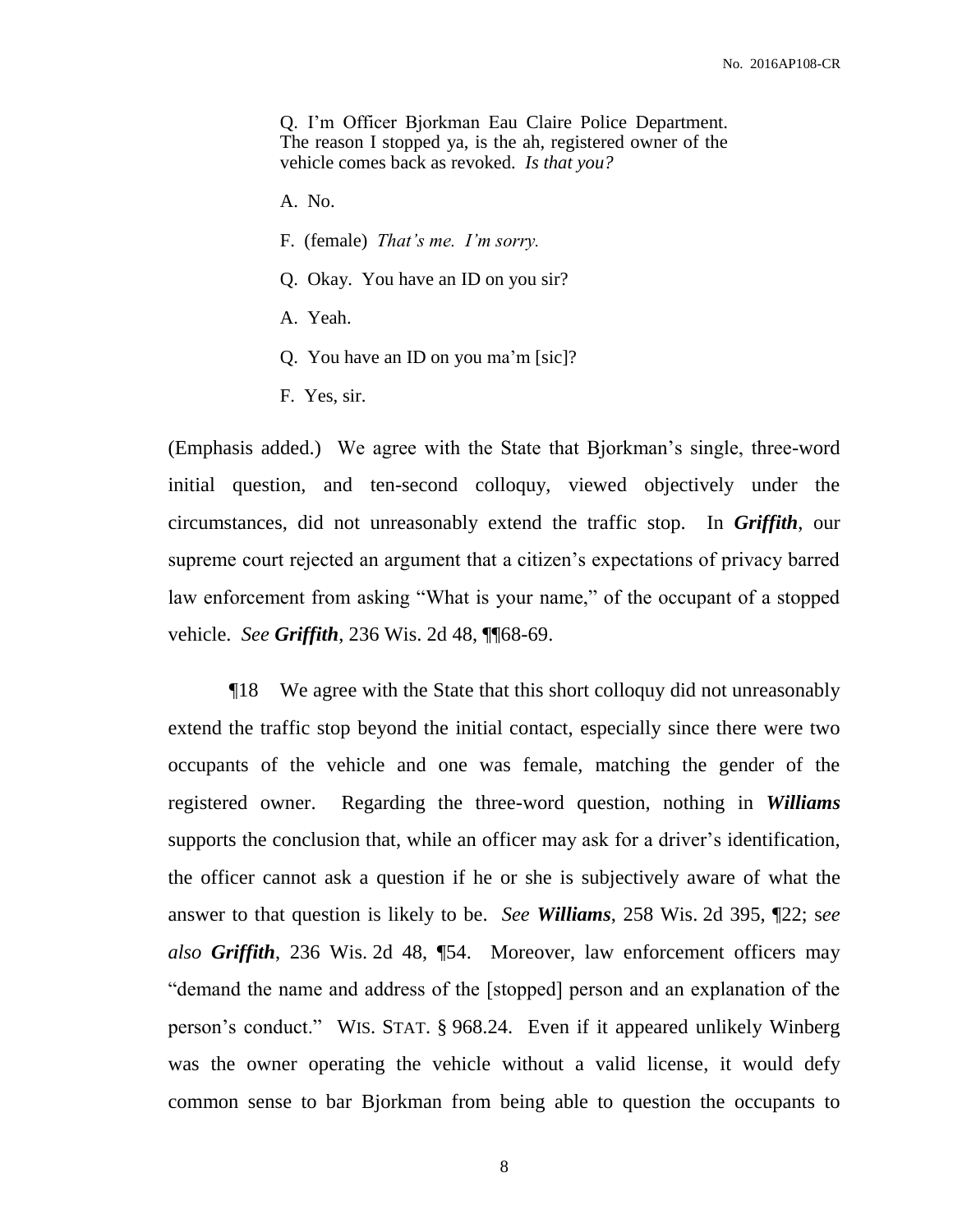clarify the identity of the owner or operator and, if neither occupant was the owner, to ask how or why Winberg was operating the vehicle. *See Griffith*, 236 Wis. 2d 48, **[1]** 38-39. Bjorkman's questions about where Winberg had been that evening and where he was travelling were reasonable regardless of the underlying reason for the traffic stop, as the initial contact only lasted slightly over one minute and did not extend the stop beyond the time necessary to fulfill its purpose. *See Betow*, 226 Wis. 2d at 93.

¶19 This brings us to the issue that required our remand in the first place; that is, whether Bjorkman possessed reasonable suspicion based on any other factors he observed, after initially stopping the vehicle, to extend the stop to investigate whether Winberg was intoxicated.<sup>3</sup> See id. at 94-95 (cited in *Winberg I*, ¶22 n.5). Whether a search or seizure passes muster under the Fourth Amendment depends on whether it is reasonable. *Whren v. United States*, 517 U.S. 806, 810 (1996). To that end, law enforcement officers may briefly detain an individual when, based on their training and experience, specific, articulable facts allow them to draw a rational inference of wrongful conduct. *Terry v. Ohio*, 392 U.S. 1, 21-22 (1968); *see also State v. Waldner*, 206 Wis. 2d 51, 60, 556 N.W.2d 681 (1996). This test is one of common sense, meant to strike "a balance between individual privacy and the societal interest in allowing the police a reasonable scope of action in discharging their responsibility." *Waldner*, 206 Wis. 2d at 56. Under the totality of the circumstances, factors that are innocent when considered in isolation may be taken together to constitute suspicious conduct. *Id.* at 58. Once such suspicious conduct has been observed, law enforcement officers are not

 $\overline{a}$ 

<sup>&</sup>lt;sup>3</sup> Winberg does not argue that Bjorkman improperly conducted any field sobriety tests after Winberg was removed from the vehicle.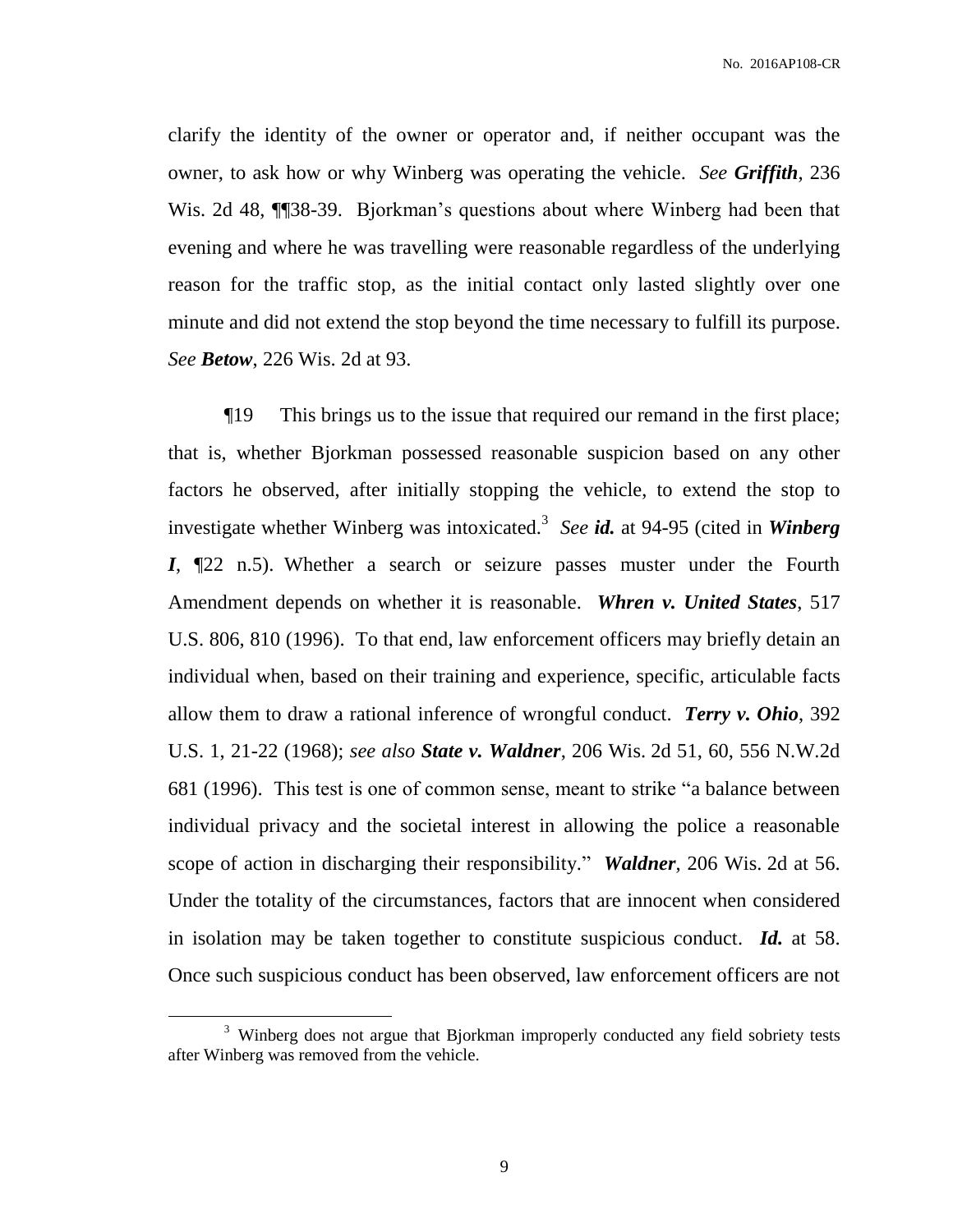required to hypothesize explanations that may dispel suspicion, as the purpose of a temporary detainment is to resolve such ambiguity. *State v. Anderson*, 155 Wis. 2d 77, 84, 454 N.W.2d 763 (1990).

¶20 The State first argues the circuit court's findings regarding Bjorkman's testimony are clearly erroneous because the video recording shows Bjorkman looked into the driver side window and the audio corroborates that Winberg's speech was slurred. On that point, we disagree with the State. The circuit court's findings regarding Winberg's eyes and speech were matters of credibility concerning the officer's observations. The circuit court, having observed Bjorkman's demeanor as he testified and as he viewed the video, is entitled to resolve any credibility issues. *See State v. Baudhuin*, 141 Wis. 2d 642, 647, 416 N.W.2d 60 (1987); *see also State v. Walli*, 2011 WI App 86, ¶17, 334 Wis. 2d 402, 799 N.W.2d 898 (circuit court's findings based upon a video recording versus witness testimony are reviewed under the "clearly erroneous" standard). The circuit court was well within its authority when it made a different factual finding from that of the first hearing when it reviewed the video and heard Bjorkman's own concessions on those facts during the second hearing. *See State v. Wenk*, 2001 WI App 268, ¶8, 248 Wis. 2d 714, 637 N.W.2d 417 ("[W]e are bound to accept the trial court's inferences unless they are incredible as a matter of law."). On this record we cannot say the circuit court's credibility findings were clearly erroneous.

¶21 Even though the circuit court found Bjorkman's observations lacked credibility regarding Winberg's eyes and speech, we nevertheless agree with the State that under the totality of the circumstances, Bjorkman had a basis to reasonably suspect Winberg was intoxicated in order to extend the stop for field sobriety testing. First, the circuit court found that Bjorkman detected an odor of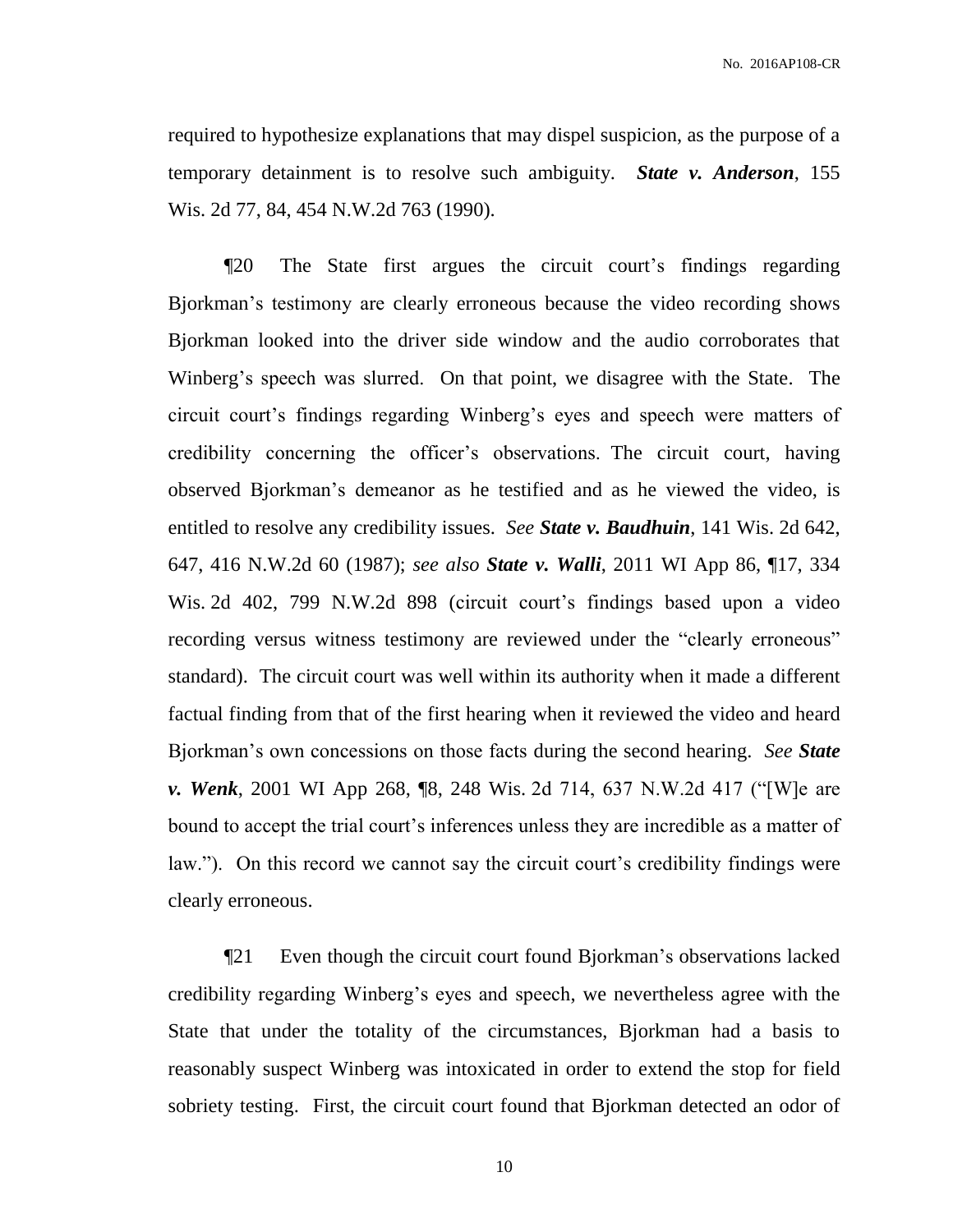intoxicants emanating from the vehicle. Although the court also determined Bjorkman failed to distinguish whether the source of that odor was Winberg, the passenger, or both of them, Bjorkman was entitled to investigate further as to whether Winberg was under the influence of an intoxicant as the driver, quite apart from whether the passenger may also have been impaired. *See Anderson*, 155 Wis. 2d at 84. Second, Winberg admitted to drinking, specifically that he "had a couple beers."<sup>4</sup> Finally, the time of the stop was 12:50 a.m., relatively close to "bar closing time," and that may lend credence to possible intoxication if other factors are observed. *See Post*, 301 Wis. 2d 1, ¶36 (cited in *Winberg I*, ¶¶22 n.5).

¶22 Rather than deny that Bjorkman had detected the odor of intoxicants at all, the circuit court determined that Bjorkman failed to narrow the odor to Winberg specifically because Bjorkman had not removed either occupant from the vehicle to narrow the smell. However, Winberg admitted to drinking himself. Even discounting the non-credible testimony regarding bloodshot eyes and slurred speech, it would be reasonable at that point for Bjorkman to suspect Winberg was at least one of the sources of the odor of intoxicants. *See Anderson*, 155 Wis. 2d at 84.

¶23 Drinking alcoholic beverages does not necessarily mean one is impermissibly intoxicated under WIS. STAT. § 346.63(1)(a), but that alone does not bar an officer from investigating drunk driving on the facts of this case. The State, of course, has a strong public safety interest in enforcing drunk driving laws. *See State v. Carlson*, 2002 WI App 44, ¶23, 250 Wis. 2d 562, 641 N.W.2d 451 ("It is

 $\overline{a}$ 

<sup>&</sup>lt;sup>4</sup> Winberg additionally admitted he had been to "Whiskey Dicks" when asked by Bjorkman "[w]here were you having beers at?" during the stop.